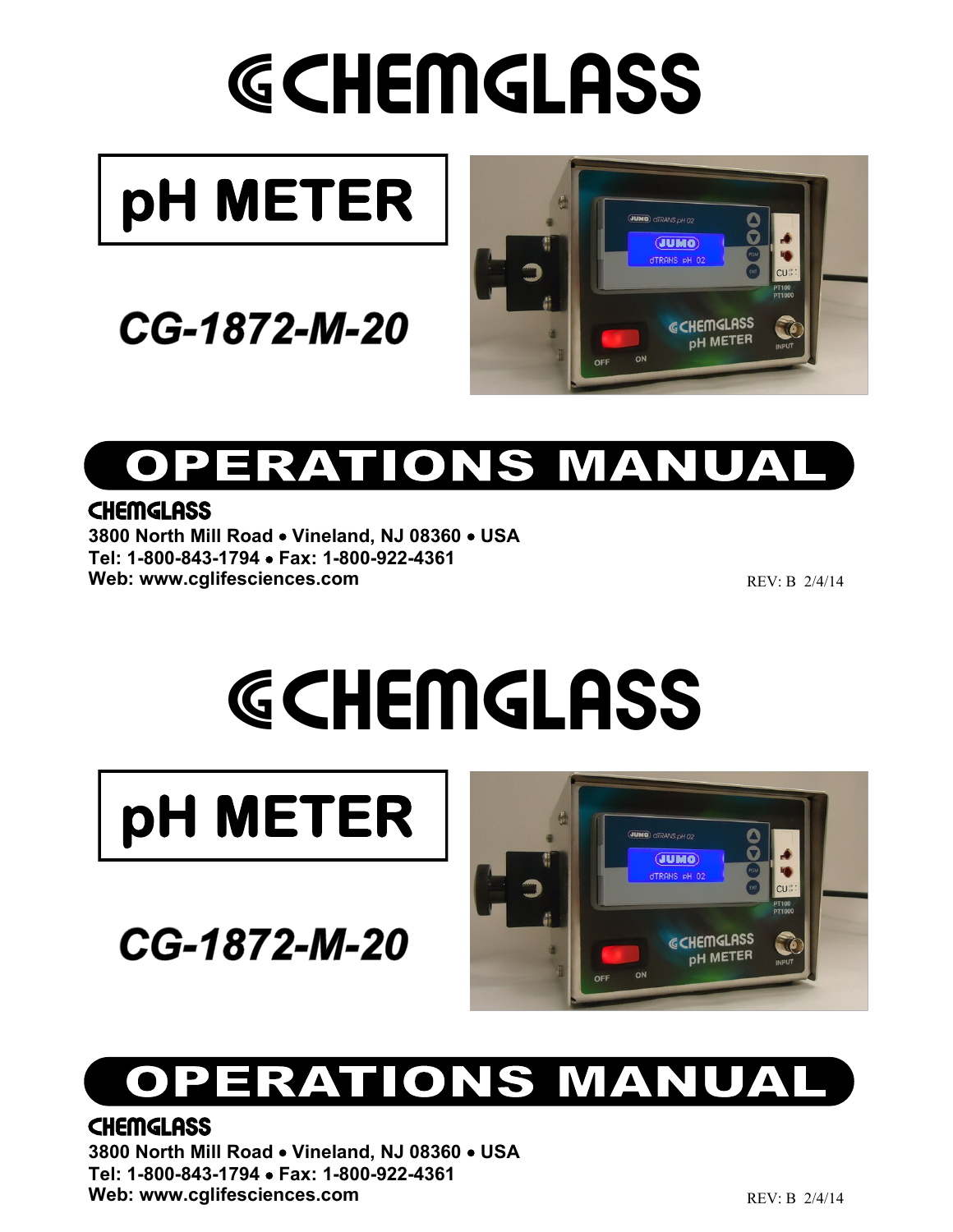### **Contents:**

| Observing Danger/Caution indicators  Page 7 |  |
|---------------------------------------------|--|
|                                             |  |
|                                             |  |
|                                             |  |
|                                             |  |

### **Contents:**

| Observing Danger/Caution indicators  Page 7 |  |
|---------------------------------------------|--|
|                                             |  |
|                                             |  |
|                                             |  |
|                                             |  |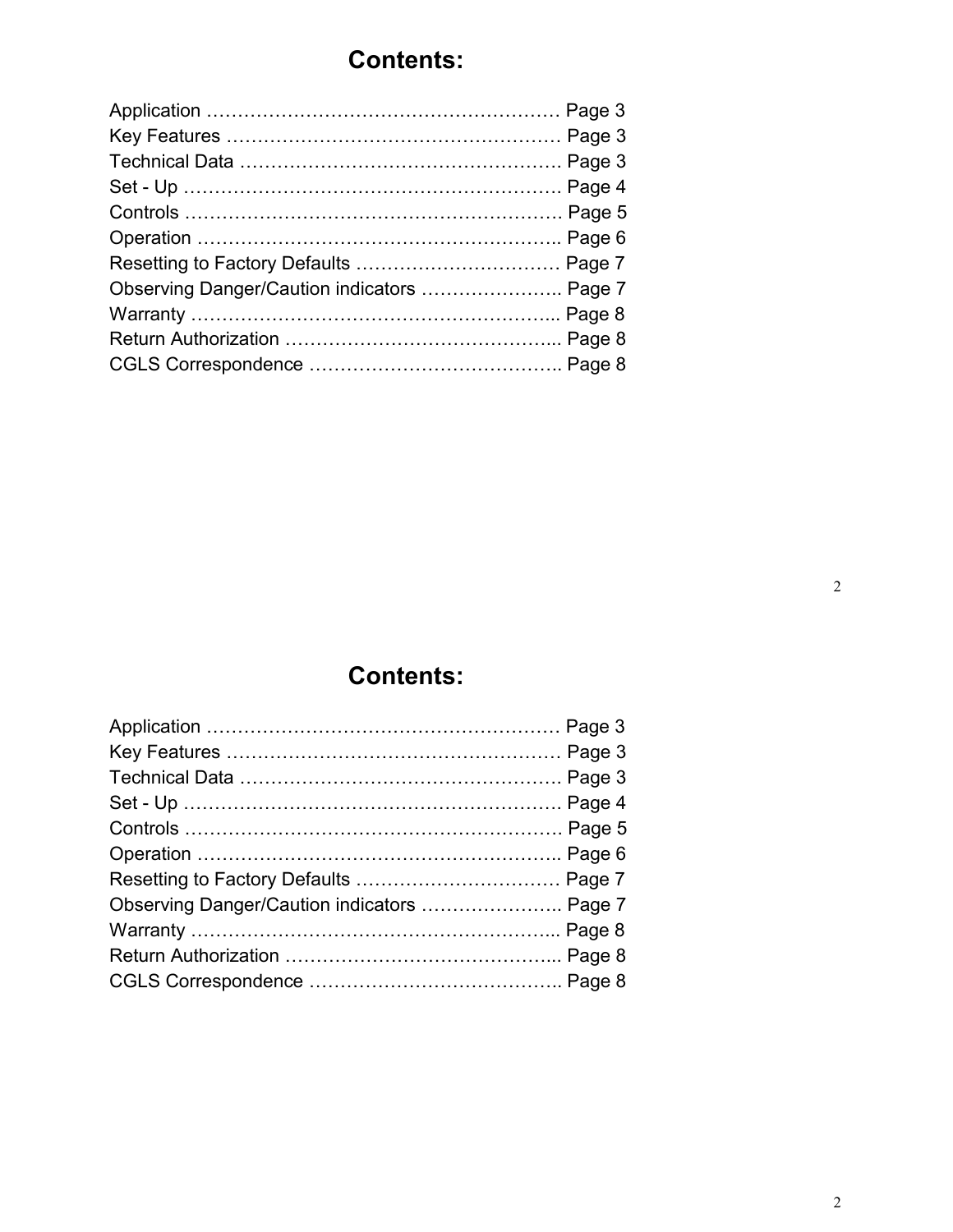**Application:** The unit is suitable for measuring and displaying the following for example -

- pH value and/or redox potential.
- Free chlorine, chlorine dioxide, ozone, hydrogen peroxide and peracetic acid, in combination with sensors as per data sheet 202630.
- Refer to "JUMO dTRANS pH 02" manual for additional applications.

#### **Key Features:**

- Display: mg/l, pH, mV, uS/cm, etc. Special settings are also possible with the setup program
- Configurable display text (operator level)
- Alarm text with color change
- A choice of display visualizations: large numbers, bar graph or tendency (trend) display
- Four limit controllers
- Integrated calibration routines: with 1, 2 and 3 points
- Calibration logbook
- Selectable languages: English, German, French, etc.
- Setup program provides: convenient programming, system documentation
- Universal side mounting clamp can be mounted on either side of unit

### **Technical Data:**

- Refer to section 16 "JUMO dTRANS pH 02" manual for all Technical data.
- Fuse 1Amp, 250V (5x20mm)

**Application:** The unit is suitable for measuring and displaying the following for example -

- pH value and/or redox potential.
- Free chlorine, chlorine dioxide, ozone, hydrogen peroxide and peracetic acid, in combination with sensors as per data sheet 202630.
- Refer to "JUMO dTRANS pH 02" manual for additional applications.

### **Key Features:**

- Display: mg/l, pH, mV, uS/cm, etc. Special settings are also possible with the setup program
- Configurable display text (operator level)
- Alarm text with color change
- A choice of display visualizations: large numbers, bar graph or tendency (trend) display
- Four limit controllers
- Integrated calibration routines: with 1, 2 and 3 points
- Calibration logbook
- Selectable languages: English, German, French, etc.
- Setup program provides: convenient programming, system documentation
- Universal side mounting clamp can be mounted on either side of unit

### **Technical Data:**

- Refer to section 16 "JUMO dTRANS pH 02" manual for all Technical data.
- Fuse 1Amp, 250V (5x20mm)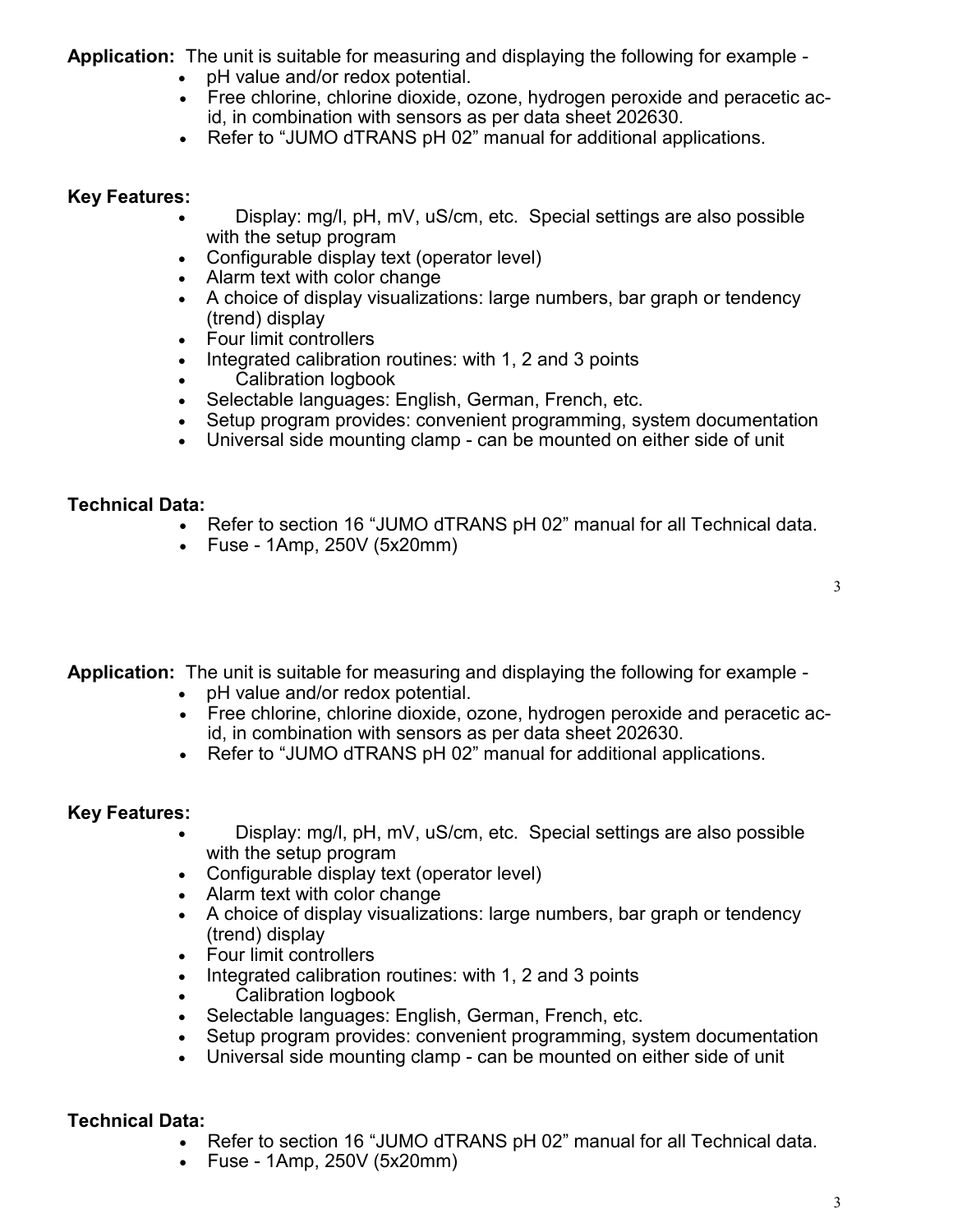

**Figure 1**

### **Set up:**

- Insert detachable power cord into rear of unit and plug into electrical outlet (AC voltage 110 - 240).
- Connect pH probe to BNC input connector.
- Connect Thermocouple to Thermocouple Receptacle (Pt100, Pt1000) Use Adapter provided for Thermocouple if needed.
- Turn Main Power Switch to "ON" position switch will illuminate.
- Refer to "JUMO dTRANS pH 02" manual for operating instructions.



**Figure 1**

### **Set up:**

- Insert detachable power cord into rear of unit and plug into electrical outlet (AC voltage 110 - 240).
- Connect pH probe to BNC input connector.
- Connect Thermocouple to Thermocouple Receptacle (Pt100, Pt1000) Use Adapter provided for Thermocouple if needed.
- Turn Main Power Switch to "ON" position switch will illuminate.
- Refer to "JUMO dTRANS pH 02" manual for operating instructions.

4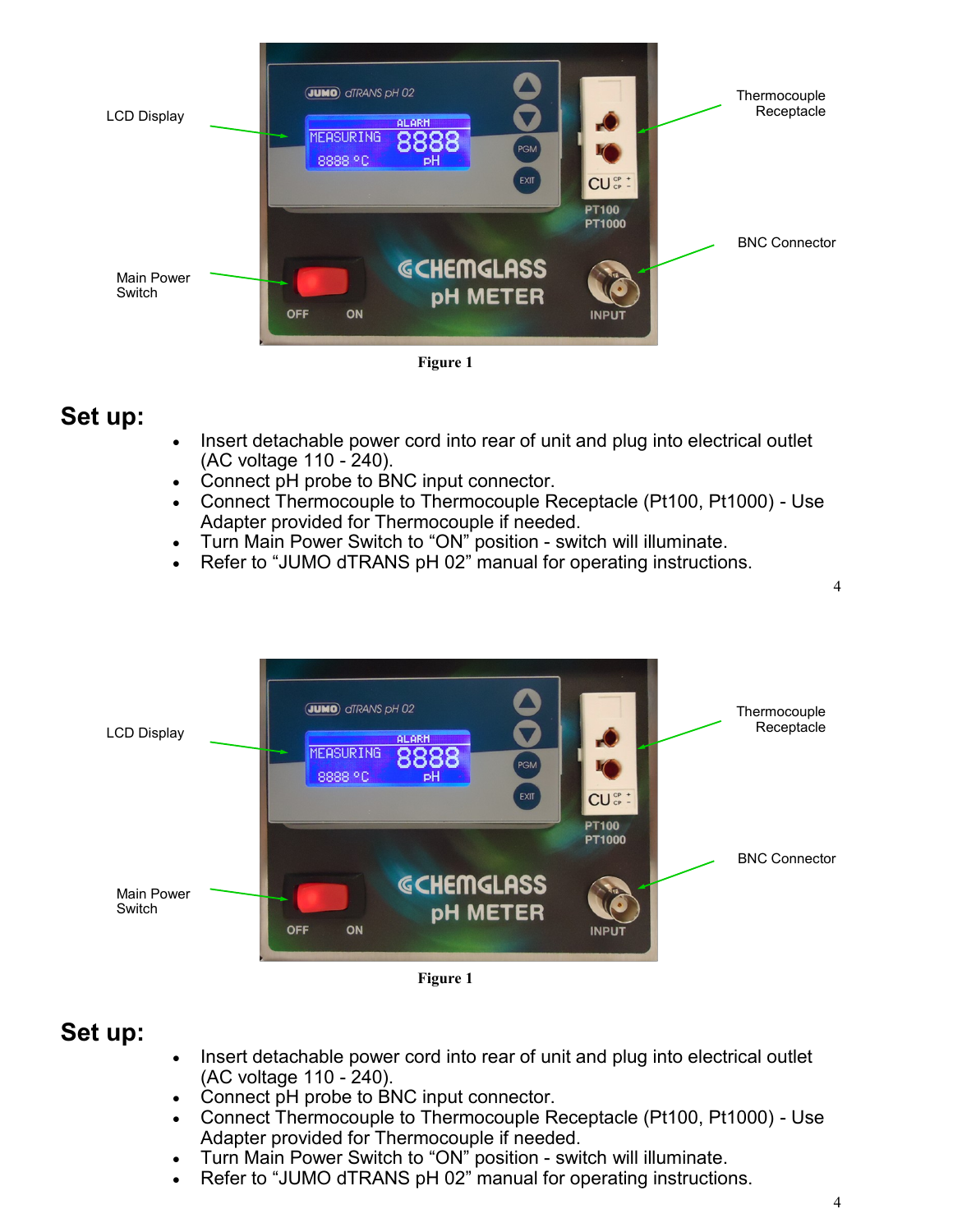### **Controls:**



- $(1)$ Measurement unit
- $(2)$ Temperature

 $(5)$ 

 $(6)$ 

 $(7)$  $(8)$ 

- $(3)$ Operating mode
- Measured value  $(4)$ 
	- $\triangle$  key Increase numerical value / Forward selection
	- $\blacktriangledown$  key Decrease numerical value / Forward selection
	- PGM key Change level / Forward selection / Confirm selection
	- **DOT** key Cancel entry / Exit level

Figure 2



### **Controls:**

- Measurement unit  $(1)$
- Temperature  $(2)$

 $(6)$ 

 $(7)$ 

 $(8)$ 

- $(3)$ Operating mode
- $(4)$ Measured value
- $(5)$  $\triangle$  key Increase numerical value / Forward selection
	- $\blacktriangledown$  key Decrease numerical value / Forward selection
		- PGM key Change level / Forward selection / Confirm selection
		- **DOT key** Cancel entry / Exit level

#### Figure 2

 $\overline{5}$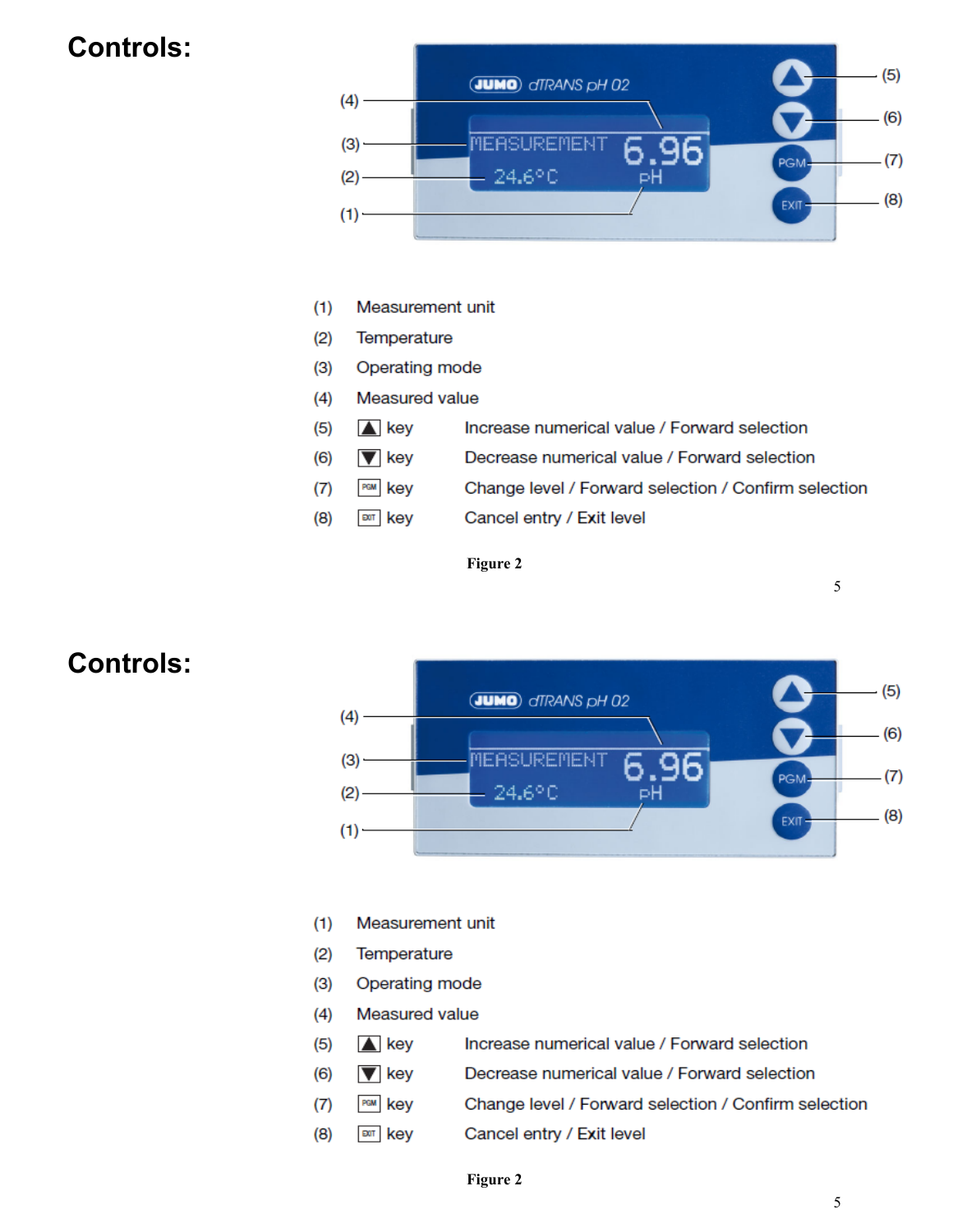### **Operation**

Please Refer to JUMO dTRANS pH02 Controller manual for operation instructions

### **Display**

### **Measuring mode (normal display)**



- $(1)$ Binary output (relay) K1 is active
- $(2)$ Binary output (relay) K2 is active
- $(3)$ Binary input is active
- $(4)$ Keypad is locked  $(5)$ 
	- **Instrument status** ALARM (flashing): Broken sensor or overrange, etc. AL R1: Controller monitoring alarm from controller channel 1 AL R2: Controller monitoring alarm from controller channel 2 **CALIB: Calibration mode active** CALIB (flashing): Calibration timer elapsed
- Output mode  $(6)$ MAN.: Manual mode and/or simulation mode active HOLD: Hold mode active
- (7) Top display
	- Measured value and unit of the variable set by parameter "Top display" (8) Bottom display
		- Measured value and unit of the variable set by parameter "Bottom display"
	- (9) Operating mode MEASURING: Standard measuring mode is active

6

To return to measuring mode (MEASURING): Press the  $\boxed{\circ}$  key or wait for a "timeout".

### **Operation**

Please Refer to JUMO dTRANS pH02 Controller manual for operation instructions

### **Display**

**Measuring mode (normal display)** 



- $(1)$ Binary output (relay) K1 is active
- (2) Binary output (relay) K2 is active
- $(3)$ Binary input is active
- $(4)$ Keypad is locked
- $(5)$ **Instrument status**

ALARM (flashing): Broken sensor or overrange, etc.

- AL R1: Controller monitoring alarm from controller channel 1
- AL R2: Controller monitoring alarm from controller channel 2
- **CALIB: Calibration mode active**

CALIB (flashing): Calibration timer elapsed

- (7) (6) Output mode MAN.: Manual mode and/or simulation mode active HOLD: Hold mode active
	- (7) Top display Measured value and unit of the variable set by parameter "Top display" (8) Bottom display

Measured value and unit of the variable set by parameter "Bottom display"

Operating mode (9) MEASURING: Standard measuring mode is active

To return to measuring mode (MEASURING): Press the  $\boxed{\circ}$  key or wait for a "timeout".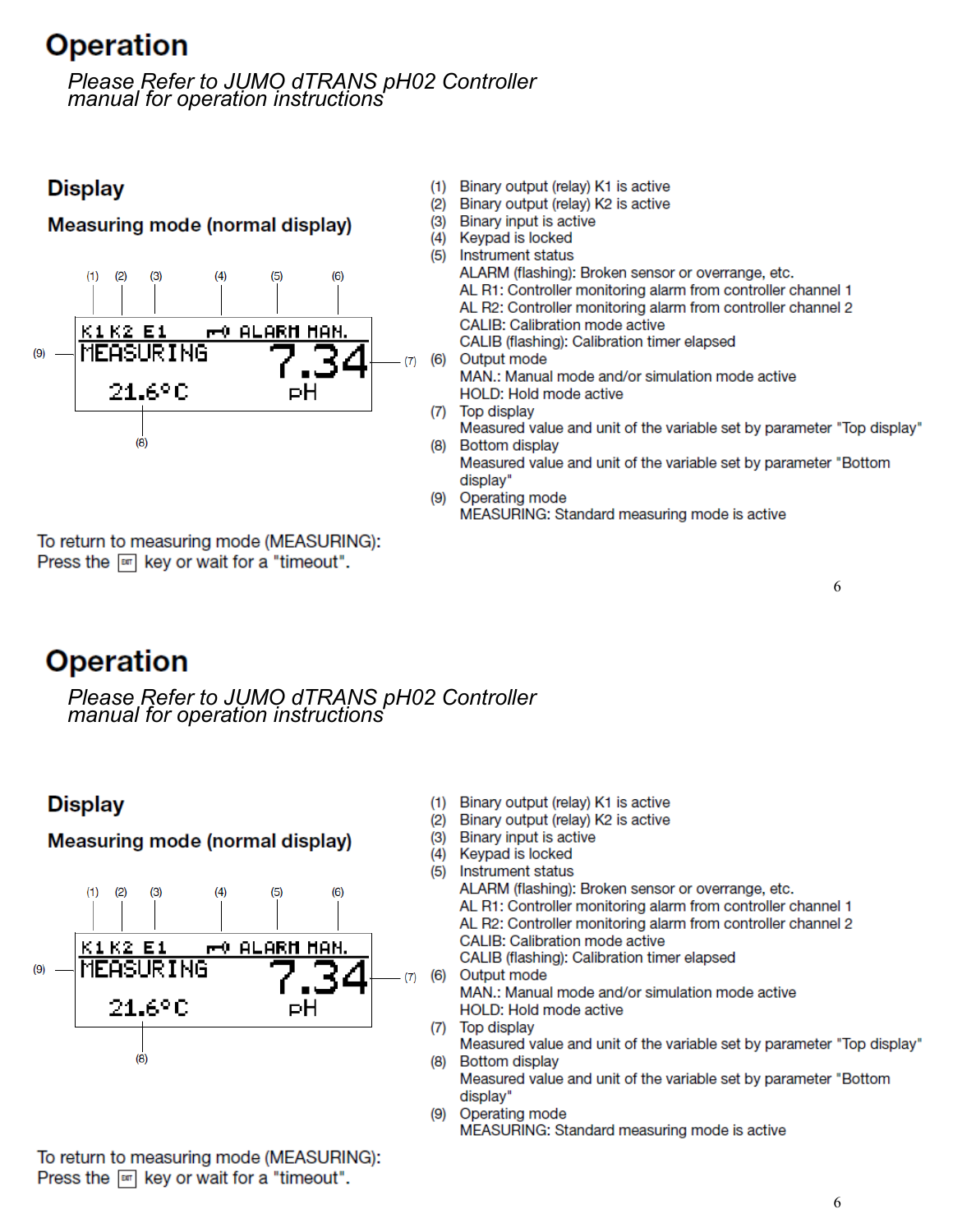### **Reset to factory settings:**

To get to the Administrator level, proceed as follows:

- $*$  Press the  $F^{\text{out}}$  key for longer than 2 seconds.
- **\*** Use the **V** or **A** keys to select "ADMINISTR. LEVEL".
- **\*** Use the  $\boxed{\blacktriangledown}$  and  $\boxed{\blacktriangle}$  keys to enter the password 8192.

Confirm the FEM key.

### **WARNING:**

Customer-specific settings will be lost!

### Observe indicators listed in "JUMO dTRANS pH02" manual

**Danger** 

This symbol is used when there may be danger to personnel if the instructions are ignored or not followed correctly!



### **Caution**

This symbol is used when there may be damage to equipment or data if the instructions are ignored or not followed correctly!

 $\overline{7}$ 

### **Reset to factory settings:**

To get to the Administrator level, proceed as follows:

- **\*** Press the FEM key for longer than 2 seconds.
- **\*** Use the **V** or A keys to select "ADMINISTR. LEVEL".
- **\*** Use the  $\boxed{\blacktriangledown}$  and  $\boxed{\blacktriangle}$  keys to enter the password 8192.

Confirm the FEM key.

### **WARNING:**

Customer-specific settings will be lost!

### Observe indicators listed in "JUMO dTRANS pH02" manual

### **Danger**



This symbol is used when there may be danger to personnel if the instructions are ignored or not followed correctly!



#### Caution

This symbol is used when there may be damage to equipment or data if the instructions are ignored or not followed correctly!